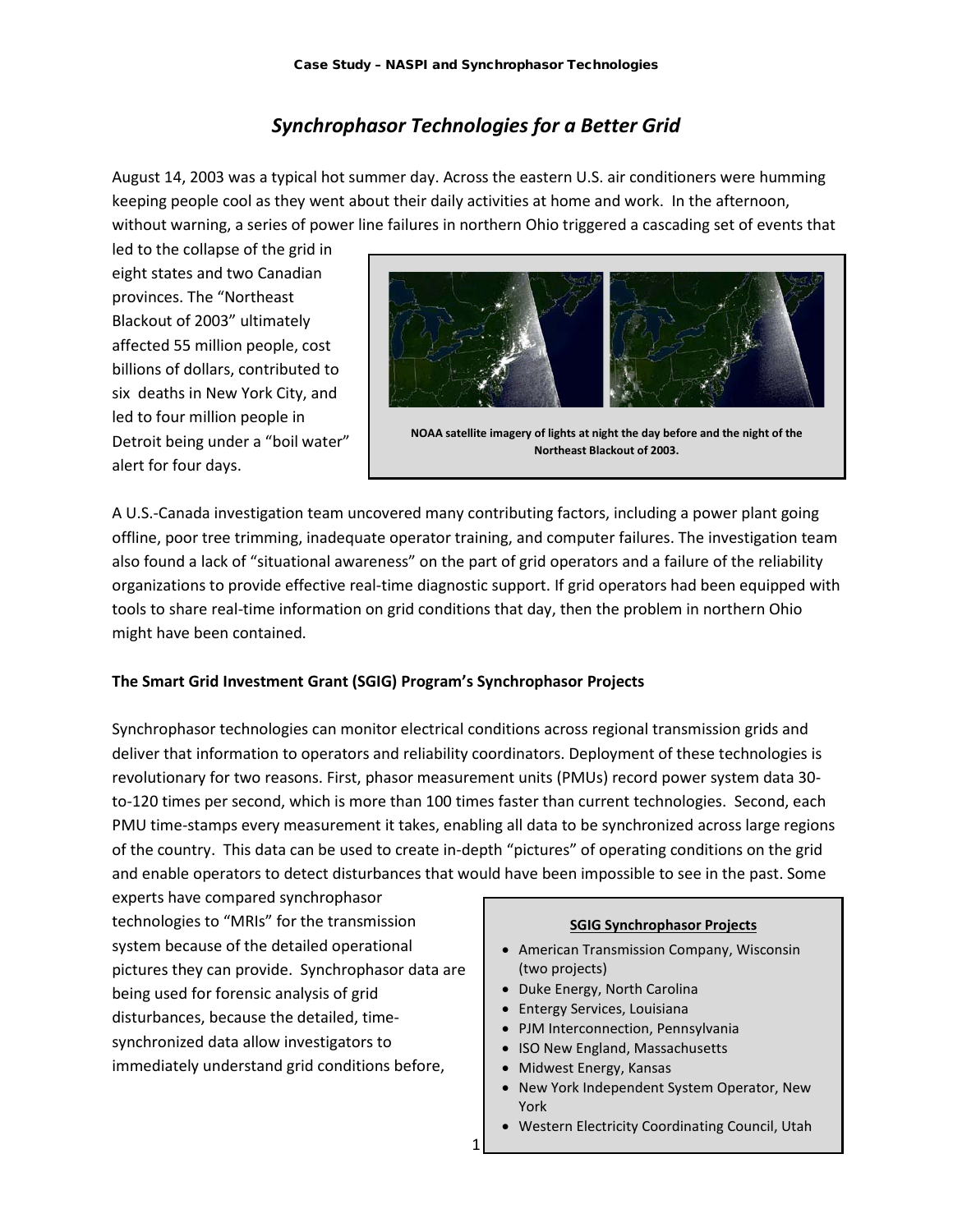during, and after the event and diagnose its causes.

Thanks to SGIG there are ten more synchrophasor projects underway involving 57 utilities and grid operators across the U.S. These projects are installing about 850 networked PMUs and by 2013 the devices will be operating in nearly all regions of the country. The total budget of the SGIG projects is more than \$300 million, including 50% from Recovery Act funding, making the projects collectively the single largest synchrophasor effort ever undertaken.

The result of this deployment effort should help reduce grid congestion, permit more electricity to flow through existing wires, and identify disturbances in advance to enable preventative actions.



# **The North American Synchrophasor Initiative (NASPI)**

Following the 2003 blackout, the U.S. Department of Energy's Office of Electricity Delivery and Energy Reliability (DOE-OE) expanded synchrophasor efforts in the eastern U.S. These efforts led to the formation in 2007 of NASPI as a voluntary, not-for-profit organization sponsored by the North American Electric Reliability Corporation (NERC) in partnership with DOE-OE. NASPI's primary mission is to identify barriers and assist industry to overcome them. Today, as many as 350 practitioners from power companies, equipment manufacturers, consulting firms, universities, and national laboratories regularly participate in NASPI activities and working groups. The SGIG synchrophasor projects participate in NASPI.

## **Accomplishments and Challenges**

NASPI Project Manager Alison Silverstein recently said, "Before SGIG, our roadmap called for a ten-plus year synchrophasor deployment effort. Today, we are looking at half that time, or less." The SGIG synchrophasor projects have provided a "forcing function" to accelerate industry coordination and collaboration, and NASPI has been a critical facilitator.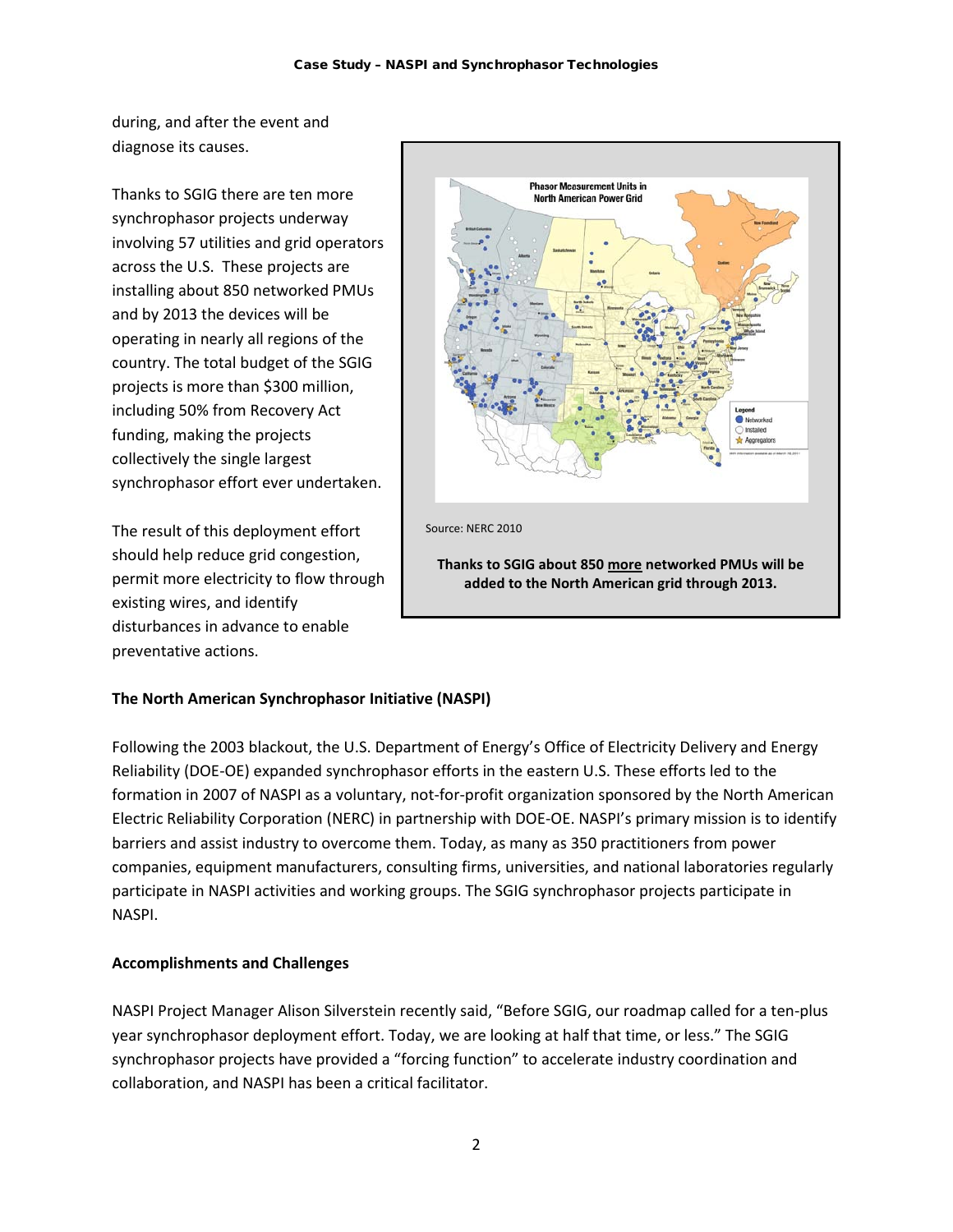For example, before SGIG there were about 250 PMUs installed around the country, many of them "research grade" PMUs. Many power companies had a few PMUs, but only a few had significant PMU systems collecting data. In addition, not all PMUs were providing consistent data quality, and maintenance was not always a top priority. Today, Ms Silverstein says, "The SGIG projects have spurred manufacturers to make better, faster "production grade" PMUs that are built to meet new industry specifications for data quality, performance, and cyber security." In addition, she says, "There are many senior industry executives who before SGIG were not aware of their company's synchrophasor efforts but who are now engaged and eager to understand the value and harvest the potential benefits."

Many NASPI members have been working with the National Institutes of Standards and Technology Smart Grid interoperability standards effort to accelerate development of new technical standards for synchrophasor data, equipment, and systems. Interoperability is paramount for synchrophasor technologies to succeed, as data must flow across multiple transmission system owners' synchrophasor systems, transmission systems, and communications networks. According to Ms Silverstein, "All this hard work on standards development activities is making interoperability for synchrophasor technologies and supporting communications systems possible within a year or two, rather than five years from now."

While these initial accomplishments are significant, challenges remain before the full benefits of synchrophasor technologies can be realized. A critical next step involves synchrophasor data sharing for research and analysis. As Ms Silverstein points out, "We have good software for displaying aggregated phasor data to visualize real-time system conditions, but now we have to figure out how it can be used to run the system better. The research community needs to analyze it for baselining and pattern recognition." This analysis will help identify patterns in the data that reveal "diagnostics," "precursors," and "markers" that grid operators can use to understand what is happening on the system and what emerging conditions could mean. SGIG-funded synchrophasor projects and research are conducting some of this research and developing new applications for synchrophasor data.

### **Path Forward**

Getting the most out of the SGIG synchrophasor projects by sharing lessons learned, replicating what works, and avoiding what does not work remains a top priority. In this regard, NASPI serves as a catalyst, organizer, and facilitator. For example, NASPI member Southern California Edison is successfully using synchrophasors today to trigger some automated grid protection functions on their system. Other members are testing tools that use phasor data for dynamic line ratings so that more electricity can be delivered over congested transmission corridors for better economics and reliability. NASPI serves as a forum for exploring issues and sharing lessons learned from these kinds of initiatives.

In addition, NASPI has produced a report entitled the "Real-Time Application of Synchrophasors for Improving Reliability (RAPIR)." This report contains valuable data on the status of deployments and applications and includes information on the scope of the SGIG synchrophasor projects. The RAPIR report can be found at [https://www.naspi.org/site/StaticPDF/resource/rapir\\_final\\_20101017.pdf.](https://www.naspi.org/site/StaticPDF/resource/rapir_final_20101017.pdf) NASPI